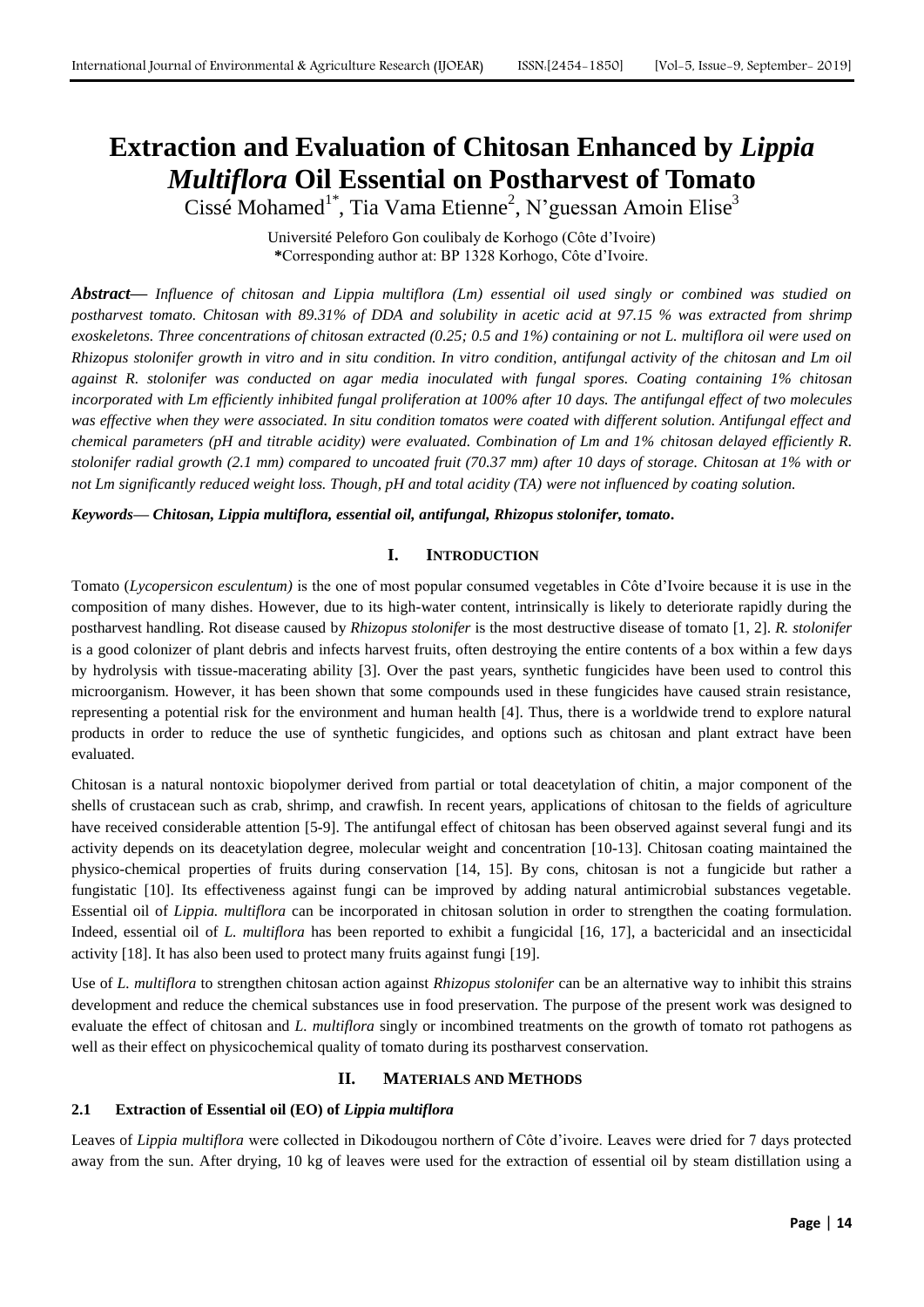hydro-distillation. The extraction lasted 3 hours. After extraction, the volume of EO was stored in hermetically sealed glass bottle with screw lid cover under refrigeration at 4°C.

# **2.2 Extraction of chitosan**

The shrimp were obtained from Azaguiéon center of Côte d'ivoire. Samples were washed with distilled water before ovendried for 24h at 40°C. Shrimps exoskeletons were then crushed using a grinder. For extraction of chitin and chitosan, the conventional chemical method was followed. Extraction was done following three major steps, i.e., demineralization, deproteination, and deacetylation.

# **2.2.1 Demineralization**

Dry powdered carapaces were soaked in HCl (1N) for 5h with magnetic stirring to remove the minerals (mainly calciumcarbonate). The ratio of solid to solvent is  $1:10 \ (w / v)$ . The product obtained is washed with water distilled several times at pH neutral, then oven-dried at 35°C overnight.

# **2.2.2 Deproteinization**

Proteins were removed by a basic treatment with sodium hydroxide. Product obtained after demineralization was treated with NaOH (2.5 N) at a ratio of 1: 10 (w / v) for 3 h at 100 °C. The mixture was then filtered and washed several times until neutrality. The chitin thus obtained is dried in an oven at 35 °C for 24 hours.

# **2.2.3 Deacetylation**

The deacetylation process was carried out by adding  $60\%$  NaOH to sample according to a ratio of 1:10(W / V)and then boiled at 100°C for 2 h on a hot plate. The samples were then placed under the hood and cooled for 30 min at room temperature. Afterwards the samples were washed continuously with the 60% NaOH and filtered in order to retain the solid matter, which is the chitosan. The produced chitosan was then filtered and washed to remove residual soda until the pH of the wash water reaches neutrality and then baked at 35°C overnight.

# **2.3 Properties of Chitosan**

# **2.3.1 Degree of deacetylation (DD)**

It refers to the removal of acetyl group from the chain which is determined by potentiometric titration (Homogenous solution of chitosan was prepared using diluted HCl (0.010 mol/L) which was titrated against 0.1M NaOH (w/v). The end point is determined by the inflections of the pH values. Two inflections were mainly considered out of which first one corresponds to neutralization of HCl and second one neutralization of ammonium ions from chitosan. The difference between two points gives the amount of amino groups in the chitosan it was also referred as degree of deacetylation [20].

# $DD(\% )=100-DA(\% )$

DD represents Degree of Deacetylation and DA degree of Acetylation.

The **pH** measurement of chitosan solutions was carried out using pH meter with microprocessor

# **2.3.2 Loss on drying**

Loss on drying of the prepared chitosan was determined by the gravimetric method. The water mass loss was determined by drying the sample to constant weight and measuring the sample before and after drying. The water mass was the difference between the weights of the wet and oven dry samples ([21]. Loss on drying  $%$ ) = ((wet weight-dry weight)/ dry weight) 100.

# **2.3.3 The solubility of chitosan**

The solubility of chitosan extracted was determined according to Premasudha[21]. About 0.1g of chitosan powder sample was taken in centrifuge tube and dissolved in 10ml of 1% acetic acid and kept in incubated shaker (250 rpm) at 25<sup>o</sup>C for 30 minutes. The solution was immersed in boiling water bath for 15 minutes and cooled to room temperature followed by centrifuge at 12,000 rpm for 7 minutes and the supernatant was discarded. The undissolved particles were thoroughly washed using distilled water by centrifuging the contents at 10,000rpm for 10 minutes and the supernatant was discarded. The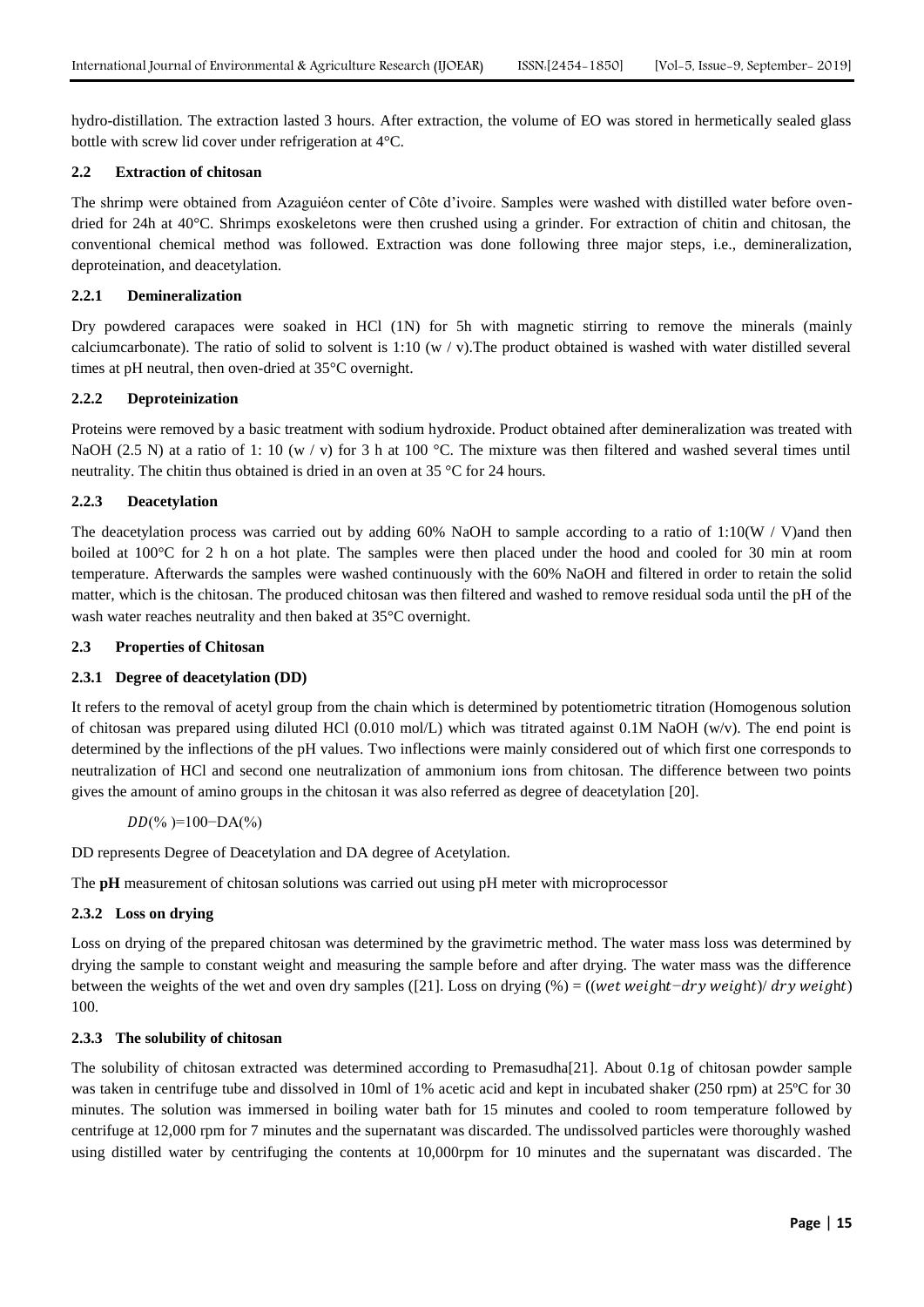undissolved pellets were dried at 70ºC for 24hours. At the end the dried particles were weighed and the solubility percentage was calculated as:

Solubility (%) = (initial weight of tube + chitosan) - (final weight of tube + chitosan) X 100

# **2.4 Preparation of the chitosan-Essential oil emulsion**

Chitosan solutions were prepared by dissolving chitosan(0.25, 0.5 and 1g) in distilled water (80 mL) containing of acetic acidat 1% (w/v) under agitation using a magnetic stirrer, incubated for 5h at room temperature. The pH of the solution was adjusted to 5.5 with NaOH (2%) and the solution was made up to 100mL with distilled water *L. multiflora* oil (at 0% and 0.5%) mixed with Tween 80(0.2%) was added to the different chitosan solutions. The mixture was homogenized using a mixer for 5 minutes to have an emulsifying solution. Solution with oils (Lm) in water were prepared and homogenized under the same conditions.

# **2.5** *In vitro* **antifungal assay**

3 uL of the inoculum of *R. stolonifer* containing  $10^5$  spores/mL were dropped at the center of Petri plates (9 cm diameter) containing PDA with different solution coating at  $1mg \cdot mL^{-1}$ . Plates were then incubated at 30°C and linear growth of tested fungi was measured when the control plates (PDA with distilled water) reached full growth and the average growth diameter was calculated. Each treatment was represented by 3 plates as replicates.

The fungicide index (%) was obtained by the formula:

Fungistatic index (%) = (1- (DS/DC)) x100, where Ds is the diameter of the growth zone in the test plates and Dc is the diameter of growth zone in the control plate.

# **2.6** *In situ* **antifungal assay**

Tomato fruit were collected from a regional market in Korhogo (Côte d'ivoire). Fruit were selected based on size and absence of physical injuries or disease infection. Fruit were disinfected with 1% (w/v) sodium hypochlorite for5 min then rinsed with distilled water and air-dried. The fruit were randomly distributed (10 per treatment). Identical lesions (4) were performed on the fruit with sterile nails before dipping individually in different coating solutions for 1 min and air-dried. The fruit were then sprayed with spore solutions of *R. stolonifer*  $(10^5 \text{ spores } / \text{mL}^{-1})$ . Fruit were kept at room temperature. The mycelial growth was measured at 5 and 10 days after inoculation. Each treatment contained three replicates with 10 fruits per replicate and the experiment was repeated twice

# **2.7 Evaluation of the quality of Tomato**

Weight loss was determined by daily weighing tomato with a balance (Precisa, Switzerland). Weight loss was expressed as a percentage of initial weight.

To determine chemical properties, thirty (30) grams of mango pulp were homogenized in 150 mL of distilled water using a blender for 2 min and then filtered. The pH was determined with a pH meter. Total acidity (TA) was determined on 10mL of homogenate pulp by automatic titration with 0.1N NaOH up to pH 8.1. The results were expressed as g citric acid equivalent per 100 g fresh weight.

# **III. STATISTICAL ANALYSIS**

Experimental data were subjected to ANOVA analysis using Statistica 7. The overall least significant differences (Student's procedure, p<0.05) were calculated and used to detect significant differences among treatments. Each trial contained three replicates.

# **IV. RESULTS AND DISCUSSION**

# **4.1 Properties of Chitosan**

The properties of chitosan obtained from shrimp is showed in table1. The degree of deacetylation (DD) was 85.31%. DD of chitosan range from 30% to 95% [22]. It depends on the source of chitin, concentration of acid and alkaline used, time and temperature, etc but the concentration of NaOH influences the DD values the most [23]. The DD consider being an important parameter for the identification of chitosan stated that DD analysis was affected the type of analytical methods employed,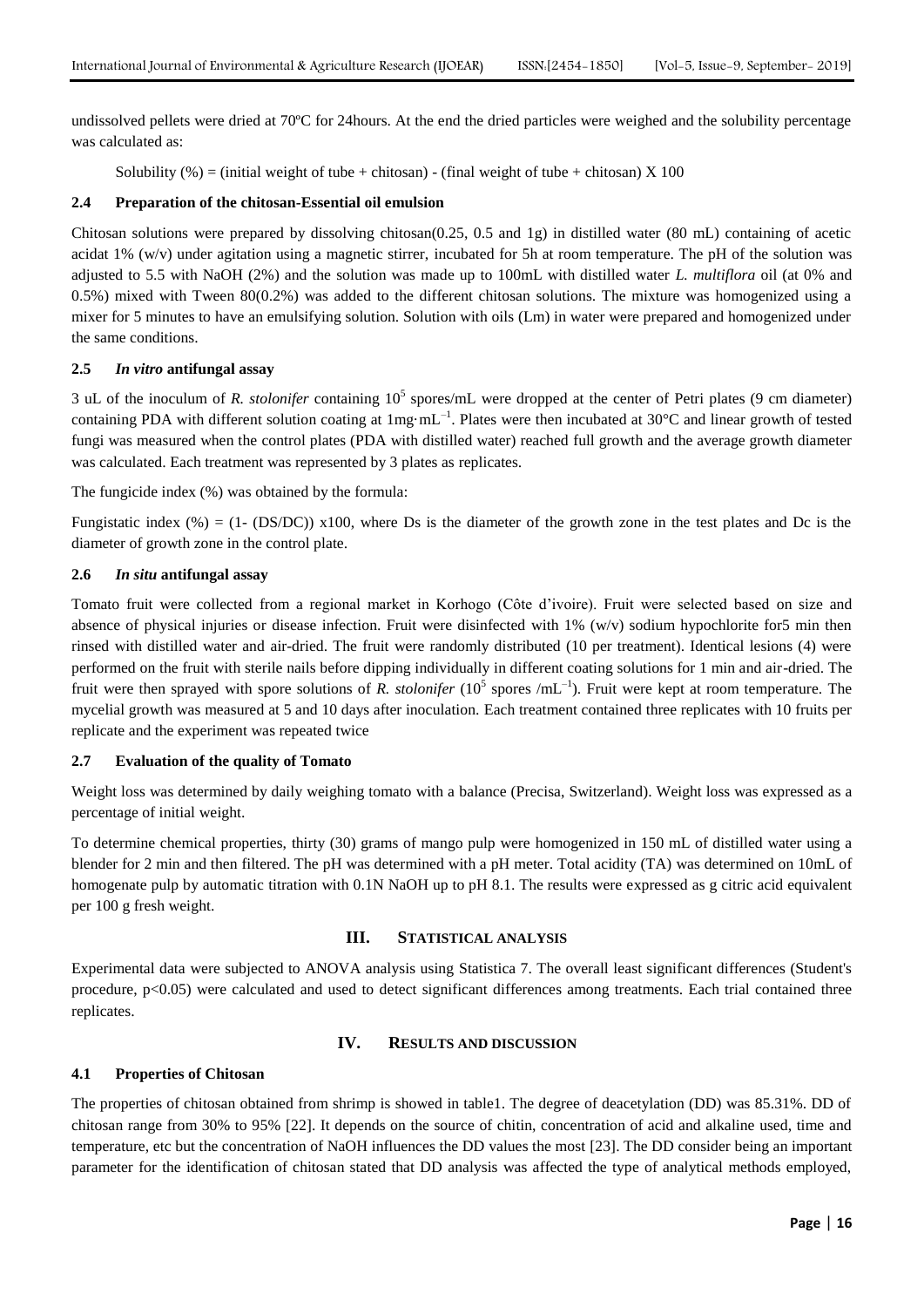type of instruments used and the preparation of sample. DD denoted the removal of acetyl group from the long chain of chitin and it plays a substantial role in deciding the precise application of chitosan. It is an important parameter to be considered for physical and chemical properties of chitosan including solubility, adsorption, chemical reactivity covalent linking encapsulation and biodegradability.

| <b>Characteristic</b>             | <b>Value</b> |
|-----------------------------------|--------------|
| Degree of deacetylation (%)       | 85.31        |
| pH                                | 7.4          |
| Loss on drying $(\% )$            | 9.25         |
| Solubility in acetic acid $(\% )$ | 97.15        |

**TABLE 1 PROPERTIES OF CHITOSAN EXTRACTED FROM SHRIMP**

pH measured was 7.4. This value was in line with the earlier report of Premasudha [21] who reported the pH of chitosan obtained from shrimp. The pH value of chitosan plays a major role in functional properties of chitosan including antimicrobial, cytotoxicity and also indirectly influences the hydrophilicity and deacetylation ratio [21].

Present study reveals that, loss of moisture content (dry weight**)** in studied chitosan of shrimp was 9.25% of total weight. This result is near with the reports of Sneba et al.,[24], who explained the acceptable moisture content of chitosan powder should be <10% for commercial applications.

The results of chitosan solubility shown in Table 1 (97.15%) clearly reveals the high solubility nature of chitosan in 1% acetic acid aqueous solution. The solubility of chitosan is one of the important parameters for quality of chitosan, where higher solubility will produce a better chitosan. There are several critical factors affecting chitosan solubility including temperature and time of deacetylation, alkali concentration and prior treatments applied to chitin isolation, ratio of chitin to alkali solution and particle size [21]. The solubility, however, is controlled by the degree of deacetylation and it is estimated that deacetylation must be at least 85% complete in order to achieve the desired solubility [25]. Proportionally increase in solubility was observed with increasing deacetylation degree. Brine and Austin, [26] suggested that the incomplete removal of protein and acetyl group leads to lower solubility. Since solubility of chitosan depends on the removal of acetyl group from chitin, therefore the lower DD value could adversely interfere with the results.

# **4.2** *In vitro* **antifungal assay**

The antifungal effects of the different treatments on tomato postharvest are summarized in Table 2. Significant difference between treatments effects on *Rhizopus* inhibition was observed at different days recorded. After 2 days of storage, *R. stolonifer* reacted differently toward coating solution. Chitosan at different concentrations without EO significantly decreased *R. stolonifer* growth. This decrease improved when chitosan concentration improved. *R. stolonifer* inhibition improved to 32.49 at 86.86% when chitosan concentration passed to 0.25 at 1%. The percentage of strain inhibition was improved with the increase of chitosan concentration. Similar results were obtained by other authors [8, 27]. EO of *L. multiflora* alone affected fungal growth. Its controlled *R. stolonifer* at 89.41%. When *L. multiflora* wad added to chitosan coating at different concentration, inhibitory effect improved to reach 100%. The antifungal effect of *L.multiflora* was reported in literature. [16, 18]. After 6 days of storage, only 1% Chi + Lm maintained its efficacy at 100% and this efficacy endured after 10 days when the others treatments decreased or lost their efficacy. Chitosan at 0.5% containing Lm nevertheless allowed to inhibited *R. stolonifer* at 66.67 % after 10 days of storage. In view of these results, we could affirm that chitosan had no fungicide activity against *R. stolonifer*. It had bacteriostatic effect against this fungus. But when chitosan at high concentration was associated with Lm EO, the formulation became effective against *R. stolonifer* during 10 days and more. Fungistatic activity of chitosan has been also demonstrated by several authors. [2829]. Also, the strengthening of the antifungal activity of chitosan by addition of essential oil has been reported [30].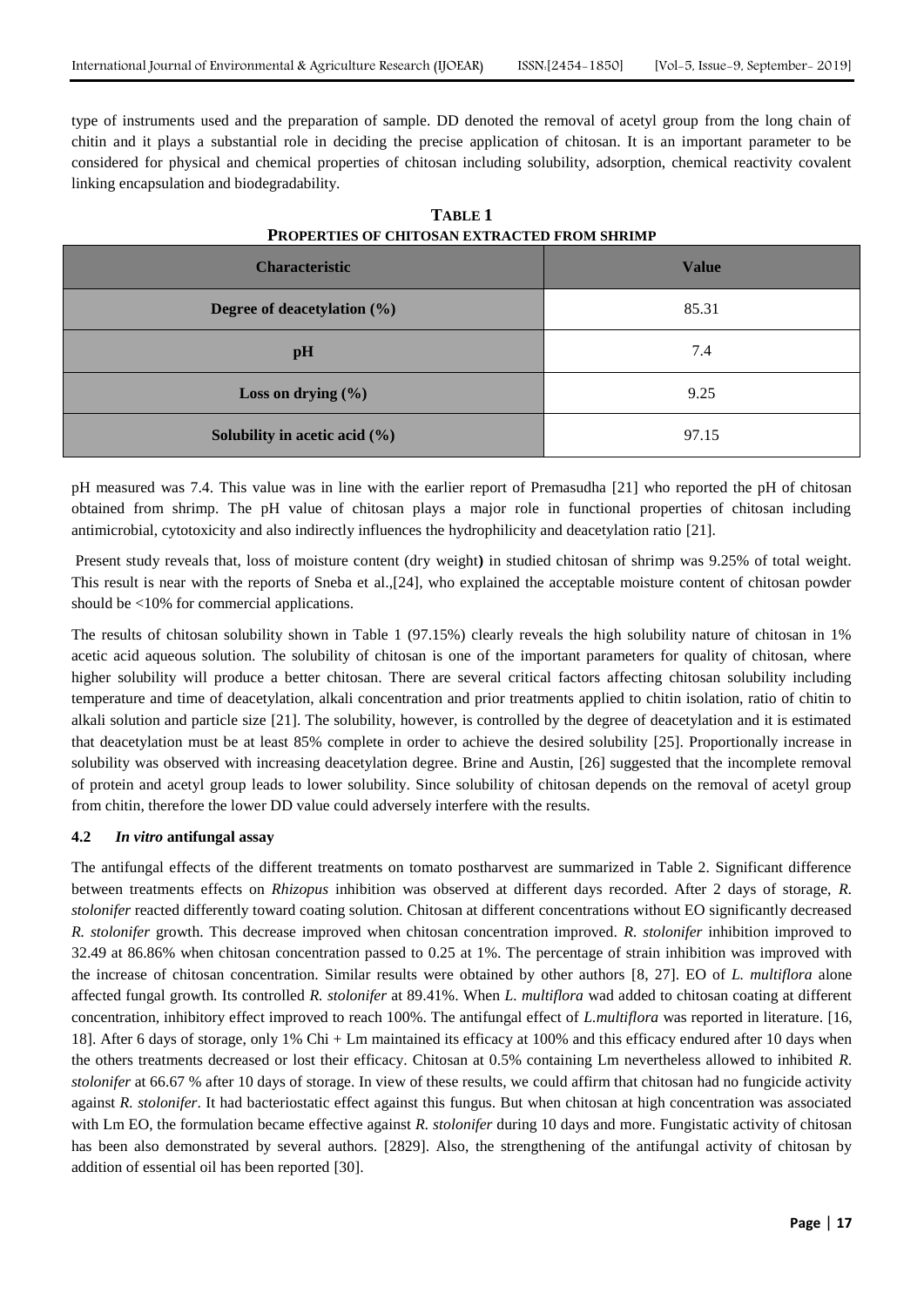|                 | <b>Inhibition</b> $(\%)$ |               |         |
|-----------------|--------------------------|---------------|---------|
|                 | 2 Days                   | <b>6 Days</b> | 10 Days |
| $0,25\%$ Chi    | 32,49c                   | 0d            | 0c      |
| $0,5\%$ Chi     | 60,85b                   | 0d            | 0c      |
| 1%Chi           | 86,86a                   | 40cb          | 0c      |
| $0,25\%$ Chi+Lm | 100a                     | 24,70c        | 0c      |
| $0,5\%$ Chi+Lm  | 100a                     | 66,67b        | 66,67b  |
| 1%Chi+Lm        | 100a                     | 100a          | 100a    |
| Lm              | 89.41a                   | 85ab          | 61b     |

**TABLE 2 ANTIFUNGAL ASSAY** *IN VITRO*

*Values within a column with the same letter are not significantly different (p > 0.05).*

#### **4.3** *In situ* **antifungal assay**

Results (Fig.1) shows that fungi strains reacted differently toward coating solutions. After 5 days of storage, radial growth measured (45.07 mm) on uncoated tomato was significantly high than others treatment. It was followed by chitosan at 0.25% (17.80 mm). On the other land, Lm and chitosan (0.5% and 1%) singly or combined protected effectiveness tomato against *R. stolonifer*. After 10 days, all radial measured on fruits improved. But chitosan at 1% mixing with Lm presented the lowest radial measured (2.1 mm) following by chitosan (at 0.25 and 0.5%) incorporated by Lm. Chitosan and Lm singly were effective to protect tomato against *R. stolonifer*. When they were associated, the combination becomes better than individually effect. As in Antifungal assay *in vitro*, chitosan concentration played an important role in Lm oil fixing and protection of tomato against *R. stolonifera*. The results were illustrated by the figure3. Antifungal activity of coating was better when chitosan improved. Chitosan action on fruit protect against fungi was been demonstrated. Hernández-Lauzardo *et*  al.,[34] demonstrated that chitosan at 2 mg·mL<sup>-1</sup> was effective in reducing the percentage of infection and the severity index on peach, papaya and tomato fruit compared with those of non-treated control. As for essential oils, their effectiveness with or without chitosan has been demonstrated by Sivakumar and Bautista-Banos [35].



 $\blacksquare$  Uncoated  $\square$ 0.25%Ch  $\square$ 1%Ch  $\square$ 1%Ch  $\square$ 0.25%Ch+Lm  $\square$ 1%Chi+Lm  $\square$ Lm

# **FIGURE 1: Effect of chitosan and Lm essential oil on** *R. stolonifer* **growth on tomato during storage**

#### **4.4 Evaluation of the quality of Tomato**

Figure 2 shows weight loss during storage of uncoated tomato compared to coated fruit after 10 days of storage. Loss of weight of uncoated (90.58%) fruit was significantly greater than that of coated fruit. Coated fruits with chitosan presented low weight loss compared to fruits coated with Lm and uncoated. Low lowest was noticed with chitosan at 1% with or not EO. These results highlight a protective action of coating against moisture loss, which has also been reported by several authors [5, 8]. The reduction in water loss can be attributed to an additional barrier against diffusion through the stomata Incorporation of Lm EO into the coating solution did not have any significant effect on weight loss reduction.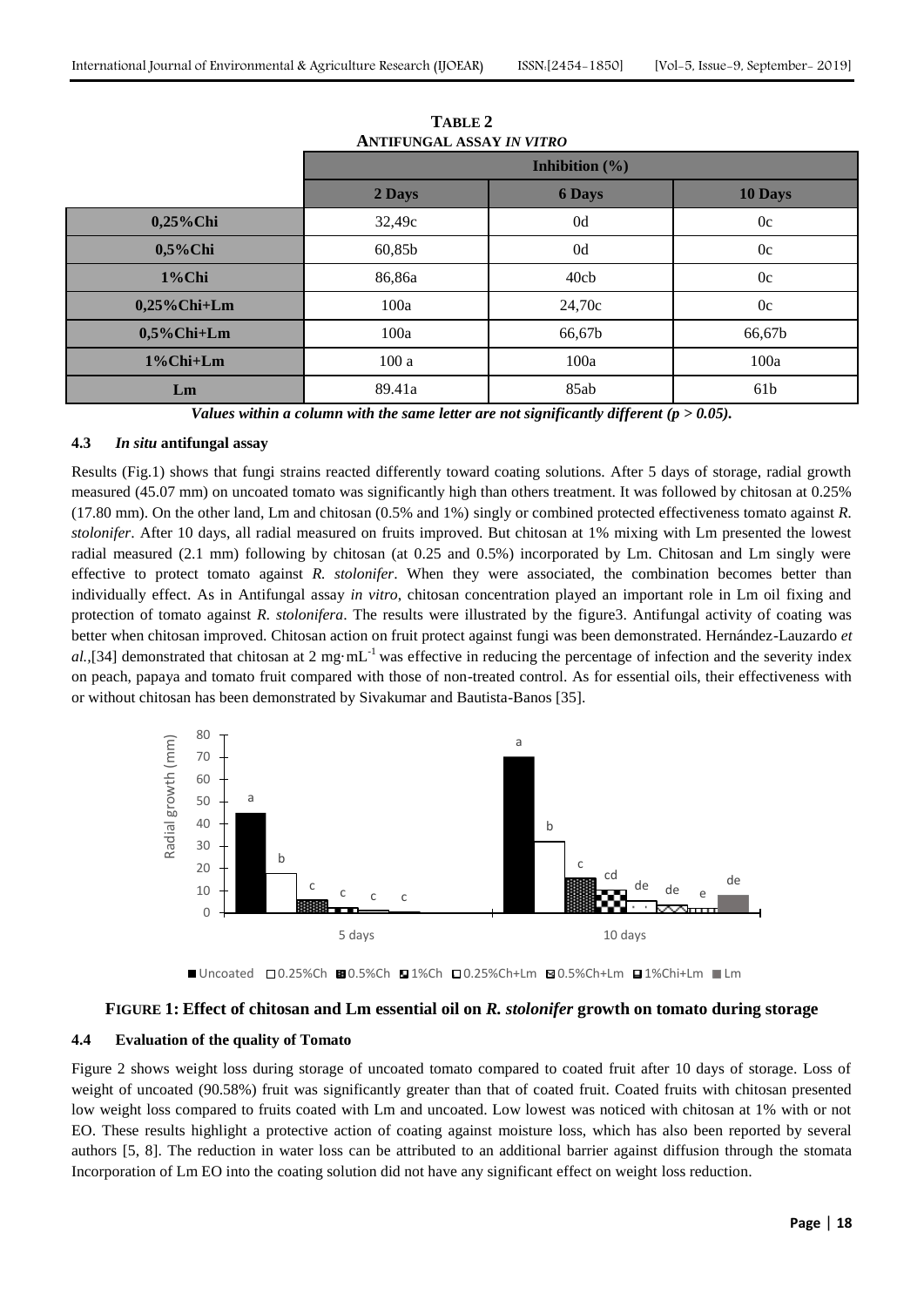

**FIGURE 2: Weight loss of fruit during storage**

#### **4.5 Chemical composition change in fruit**

The chemical composition of the fruit pulp is an important criteria needed for the evaluation of fruit quality. Normally, biochemical changes of tomato during ripening include aincrease of pH and Total acidity (TA). The changes in the chemical composition of tomato after 10 days of storage were studied (Table 3). There was not a significantly different change in pH observed between control fruit and coated fruit with different coating. Though, uncoated and fruit coated with Lm showed lowest pH values (4.46). Regarding TA, its is an important factor to be considered with respect to consumer acceptance. It is expected to increase during ripening [36]. Ours results showed that no significant difference between values of coated and uncoated tomato (Table 3). However fruit uncoated showed lesser change in acidity (0.44%) while 1%Chi + Lm indicated a lowest value (0.37%) after 10 days of storage.

| CHEMICAL COMPOSITION CHANGE IN FRUIT |       |          |  |  |
|--------------------------------------|-------|----------|--|--|
|                                      | Ph    | TA $(%)$ |  |  |
| <b>Uncoated</b>                      | 4.45a | 0.44a    |  |  |
| 0,25%Chi                             | 4.39a | 0.4a     |  |  |
| $0,5\%$ Chi                          | 4.40a | 0.40a    |  |  |
| 1%Chi                                | 4.32a | 0.38a    |  |  |
| $0,25\%$ Chi+Lm                      | 4.38a | 0.4a     |  |  |
| $0,5\%$ Chi+Lm                       | 4.41a | 0.39a    |  |  |
| 1%Chi+Lm                             | 4.30a | 0.37a    |  |  |
| Lm                                   | 4.46a | 0.4a     |  |  |

**TABLE 3 CHEMICAL COMPOSITION CHANGE IN FRUIT**



**FIGURE 3: Antifungal activity of different coatings against** *R. Stolonifer* **on Tomato fruit.**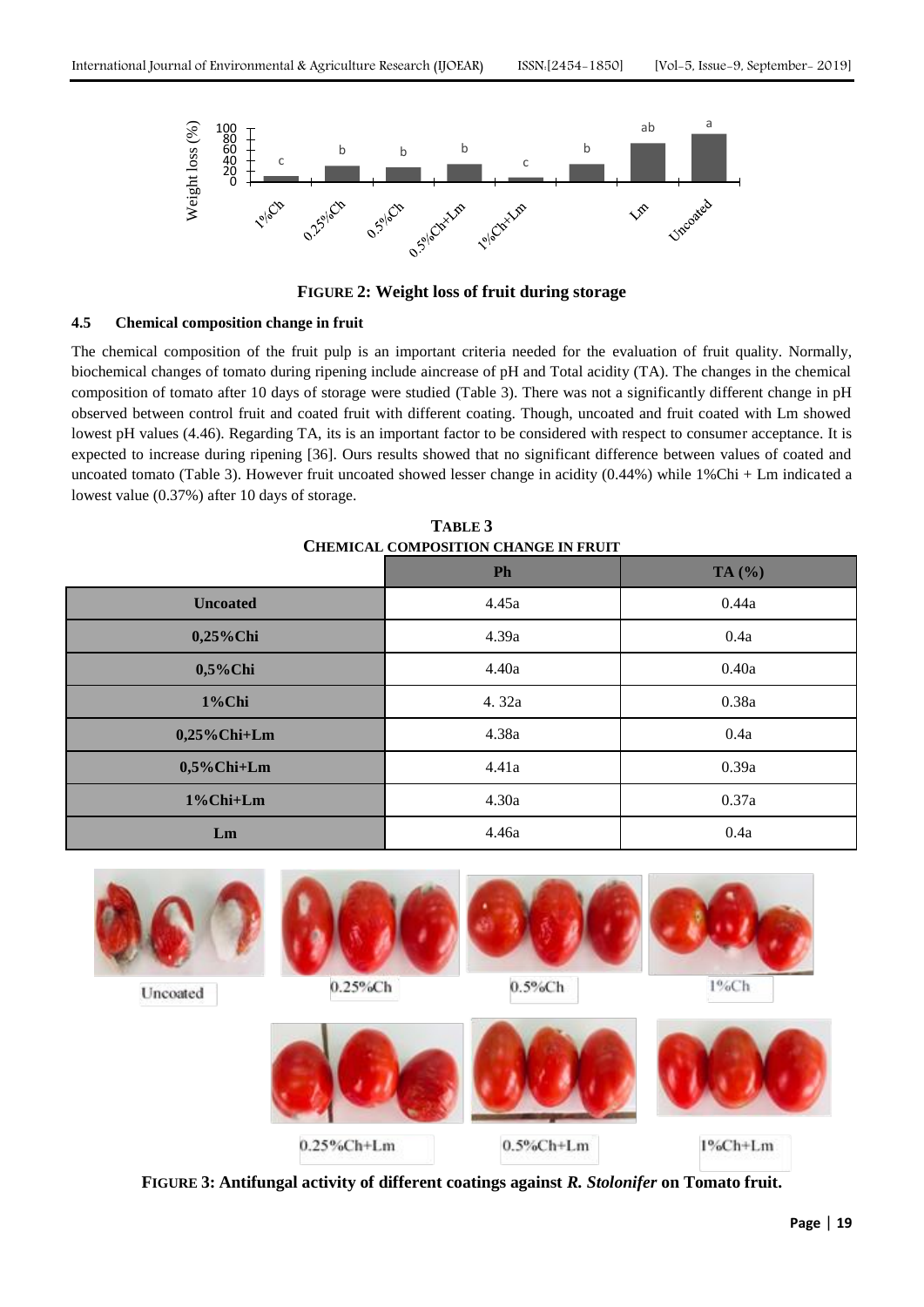#### **V. CONCLUSION**

This study demonstrated the effectiveness of chitosan coating containing Lm essential oil in postharvest conservation of tomato. Chitosan and *L. multiflora* essential oil singly used had antifungal activity which was been strengthened by mixing the two. A chitosan concentration at 1% containing *L. multiflora* essential oil was sufficiently effective against *R. stolonifer* contamination without altering fruit quality.Use of chitosan–Lm could thus be an effective approach in the preservation of tropical fruit, an alternative in limiting synthetic pesticide use.

#### **REFERENCES**

- [1] Petrasch, S., Silva, C.J., Mesquida-Pesci, S.D., Gallegos, K., van den Abeele, C., Papin, V., Fernandez-Acero, F.J., Knapp, S.J., Blanco-Ulate, B Infection Strategies Deployed by Botrytis cinerea, Fusarium acuminatum, and Rhizopus stolonifer as a Function of Tomato Fruit Ripening Stage. Frontiers in Plant Science, 2019. **10**(223).
- [2] Bautista-Baños, S., E. Bosquez-Molina, and L.L. Barrera-Necha, Chapter 1 Rhizopus stolonifer (Soft Rot), in Postharvest Decay, S. Bautista-Baños, Editor. 2014, Academic Press: San Diego. p. 1-44.
- [3] Bautista-Baños, S., Velázquez-del Valle, M.G., Hernández-Lauzardo, A.N., E., A.-B. The Rhizopus stolonifer-Tomato interaction, in: Plant-microbe interaction, Ait-Barka E., Clément C. (Eds.), . Res. Signpost, Kerala,India, 2008.
- [4] Adaskaveg, J.E., H. Förster, and N.F. Sommer, Principles of postharvest pathology and management of decays of edible horticultural crops, in: Kader A. (Ed.). Postharvest Technology of Horticultural Crops, Univ. California, Oakland, USA, 2002.
- [5] Betchem, G., N.A.N. Johnson, and Y. Wang, The application of chitosan in the control of post-harvest diseases: a review. Journal of Plant Diseases and Protection, 2019.
- [6] Xoca-Orozco, L.-Á., Aguilera-Aguirre, S., Vega-Arreguín, J., Acevedo-Hernández, G., Tovar-Pérez, E., Stoll, A., Herrera-Estrella, L., Chacón-López, A. Activation of the phenylpropanoid biosynthesis pathway reveals a novel action mechanism of the elicitor effect of chitosan on avocado fruit epicarp. Food Research International, 2019. **121**: p. 586-592.
- [7] Rendina, N., Nuzzaci, M., Scopa, A., Cuypers, A., Sofo, A.Chitosan-elicited defense responses in Cucumber mosaic virus (CMV) infected tomato plants. Journal of Plant Physiology, 2019. **234-235**: p. 9-17.
- [8] Cissé, M., Polidori, J., Montet, D., Loiseau, G., Ducamp-Collin, M.N. Preservation of mango quality by using functional chitosanlactoperoxidase systems coatings. Postharvest Biology and Technology, 2015. **101**: p. 10-14.
- [9] Shamshina, J.L., T. Oldham, and R.D. Rogers, Applications of Chitin in Agriculture, in Sustainable Agriculture Reviews 36: Chitin and Chitosan: Applications in Food, Agriculture, Pharmacy, Medicine and Wastewater Treatment, G. Crini and E. Lichtfouse, Editors. 2019, Springer International Publishing: Cham. p. 125-146.
- [10] Mohamed, C., Clementine, K.A., Didier, M., Gérard, L., Marie Noëlle, D.-C.Antimicrobial and physical properties of edible chitosan films enhanced by lactoperoxidase system. Food Hydrocolloids, 2013. **30**(2): p. 576-580.
- [11] Chang, A.K.T., Frias, R.R., Alvarez, L.V., Bigol, U.G., Guzman, J.P.M.D.Comparative antibacterial activity of commercial chitosan and chitosan extracted from Auricularia sp. Biocatalysis and Agricultural Biotechnology, 2019. **17**: p. 189-195.
- [12] Zhuang, C., Y. Zhong, and Y. Zhao, Effect of deacetylation degree on properties of Chitosan films using electrostatic spraying technique. Food Control, 2019. **97**: p. 25-31.
- [13] Hosseinnejad, M. and S.M. Jafari, Evaluation of different factors affecting antimicrobial properties of chitosan. International Journal of Biological Macromolecules, 2016. **85**: p. 467-475.
- [14] Kerch, G., Chitosan films and coatings prevent losses of fresh fruit nutritional quality: A review. Trends in Food Science & Technology, 2015. **46**(2, Part A): p. 159-166.
- [15] Vieira, J.M., Flores-López, M.L., de Rodríguez, D.J., Sousa, M.C., Vicente, A.A., Martins, J.T.Effect of chitosan–Aloe vera coating on postharvest quality of blueberry (Vaccinium corymbosum) fruit. Postharvest Biology and Technology, 2016. **116**: p. 88-97.
- [16] Bassolé, I.H.N. and H.R. Juliani, Essential Oils in Combination and Their Antimicrobial Properties Molecules, 2012. **17**: p. 3989- 4006.
- [17] Goly, C., Soro, Y., Kassi, B., Dadié, A., Soro, S., Dje, M.Antifungal activities of the essential oil extracted from the tea of savanna (Lippia multiflora) in Côte d'Ivoire. Int. J. Biol. Chem. Sci., 2015. **9**(1): p. 24-34.
- [18] Ilboudo, Z., et al., Optimizing the use of essential oils to protect stored cowpeas from Callosobruchus maculatus (Coleoptera: Bruchinae) damage. African Entomology, 2015. **23**(1): p. 94-100.
- [19] Kunle, O., F and O. Egharevba H., Essential oil of Lippia multiflora Moldenke: A review Journal of Applied Pharmaceutical Science, 2012. **2**(1): p. 15-23.
- [20] Yongqin, Z., et al., Determination of the degree of deacetylation of chitosan by potentiometric titration preceded by enzymatic pretreatment. Carbohydrate Polymers,2011. **83**(2): p. 813-817.
- [21] Premasudha P., P. Vanathi, and M. Abirami, Extraction and Characterization of Chitosan from Crustacean Waste: A Constructive Waste Management Approac. . International Journal of Agriculture and Crop Sciences., 2017.
- [22] Di Martino, A., Liliana, L., Alberto, R., Giuseppe, S., Marcella, T., Vincenzo, D. Electrospun scaffolds for bone tissue engineering. MUSCULOSKELETAL SURGERY, 2011. **95**(2): p. 69-80.
- [23] To Oanh Truong, Hausler, R., Monette, F., Niquette, P.Valorisation des résidus industriels de pêche s pour la transformation de chitosane par technique hydrothermo-chimique. Journal of Water Science 2007. **20**(3): p. 253-262.